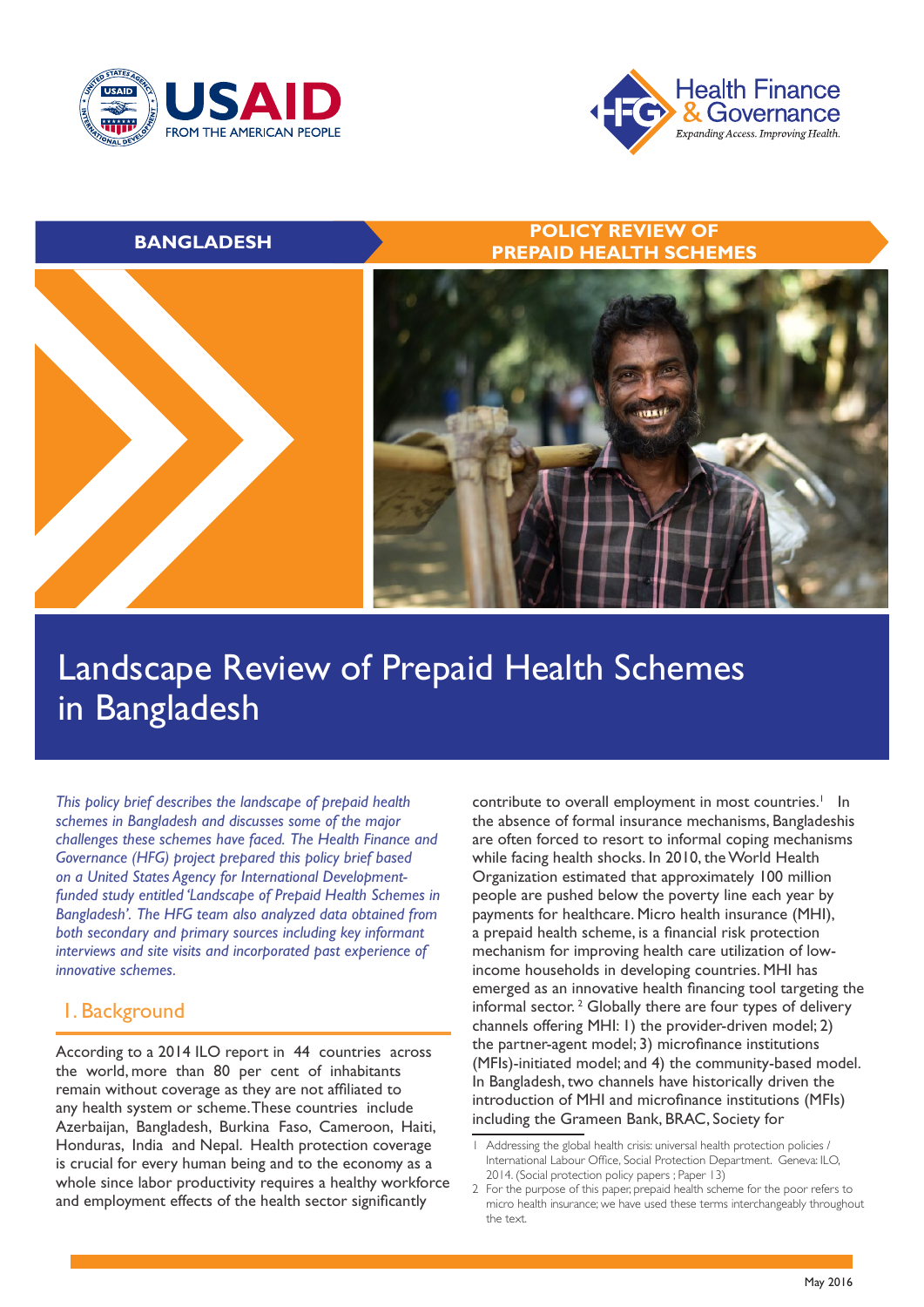Social Services, and Sajida Foundation (SAJIDA). These organizations have successfully initiated MHI schemes aimed at protecting borrowers from financial loss resulting from illness or injuries and thus their ability to repay the loans. Further, some health care providers such as Gonoshasthaya Kendra and Dhaka Community Hospital (DCS) have initiated prepaid health schemes aimed at providing health care for low income underprivileged populations at an affordable cost in urban and rural areas of Bangladesh. Currently, the available MHI schemes can be grouped into the following categories:

- Health care provider- driven initiatives
- MFI- driven initiatives
- Innovative schemes

# 2. Prepaid Health Schemes

#### Provider- Driven Model

Under the provider-driven model, health care providers (i.e., hospitals, clinics, or groups of doctors) are responsible for designing, marketing, providing health services, and carrying the insurance risk. Gonoshasthaya Kendra is a prominent example of a provider-driven model in Bangladesh; it offers a voluntary social class-based health insurance where premium and benefits vary across the six social classes of the catchment population (i.e., destitute and ultra-poor, poor, lower middle class, middle class, upper middle class, and rich) as depicted in Table 1. The six social classes cover the whole population with progressive, premium, and high copayment (70%) for upper tiers and an overall 35 percent cost recovery rate. The major challenges of this model include low enrollment of the rich, overall low renewal rates, limited scalability and nonreplicability.

#### **Table 1: Gonoshasthaya Kendra**

|                                                                                                                                                | Delivery           | Name of<br>insurance<br>product                  | <b>Target</b>                | <b>Enrolment</b> | Annual premium<br>$(BDT)*$    |                    | <b>Benefit</b>                                                                                                               | <b>Costs</b>       | Major                                                           |
|------------------------------------------------------------------------------------------------------------------------------------------------|--------------------|--------------------------------------------------|------------------------------|------------------|-------------------------------|--------------------|------------------------------------------------------------------------------------------------------------------------------|--------------------|-----------------------------------------------------------------|
| Coverage                                                                                                                                       | model              |                                                  | population                   | criteria         | <b>Individual</b><br>$(BDT)*$ | Family<br>$(BDT)*$ | package<br>$(BDT)*$                                                                                                          | recovery<br>$(\%)$ | challenges and<br>criticisms                                    |
| Target<br>population:<br>1.2 Million<br>population in 10<br>districts<br>No. of card<br>holders: about<br>50,000<br>Coverage rate:<br>about 4% | Provider<br>driven | Social Class<br><b>Based Health</b><br>Insurance | Destitute<br>& Ultra<br>poor | Voluntary        | 70                            | 140                | (i) No charges for paramedic and<br><b>GP</b> services<br>(ii) No charges for consultation of<br>expert physicians           |                    | Low enrolment<br>of the rich and<br>overall low<br>renewal rate |
|                                                                                                                                                |                    |                                                  | Poor                         | Voluntary        | 100                           | 240                | (i) No charges for paramedic and<br><b>GP</b> services<br>(ii) Considerable discount on<br>consultation of expert physicians |                    |                                                                 |
|                                                                                                                                                |                    |                                                  | Lower<br>Middle<br>Class     | Voluntary        | 200                           | 550                | (i) No charges for paramedic and<br><b>GP</b> services<br>(ii) Fair discount consultation of<br>expert physicians            | 35%                |                                                                 |
|                                                                                                                                                |                    |                                                  | Middle<br>Class              | Voluntary        | 500                           | 1100               | (i) No charges for paramedic and<br><b>GP</b> services<br>(ii) Some discount on consultation<br>of expert physicians         |                    |                                                                 |
|                                                                                                                                                |                    |                                                  | Upper<br>Middle<br>Class     | Voluntary        | 900                           | 2700               | i) No charges for paramedic and<br><b>GP</b> services<br>(ii) Some discount on consultation                                  |                    |                                                                 |
|                                                                                                                                                |                    |                                                  | <b>Rich</b>                  | Voluntary        | 1200                          | 3500               | of expert physicians                                                                                                         |                    |                                                                 |

DCH operates a scheme to serve the ready-made garment workers. Under this scheme, DCH provides primary health care (both preventive and curative) through an MBBS doctor and an assistant offering weekly on-site visits as needed. The employer manages the patient's prescribed medicines and pays DCH an agreed monthly amount for services. Currently, the DCH scheme serves about 8,000 workers in 24 factories with 100 percent cost recovery. There is 10 percent discount (i.e., 90% copayment) for the referral services to DCH. This model provides convenient primary care services and is replicable. Its major challenges include limited geographic reach, service availability (once a week), and weak protection at secondary level.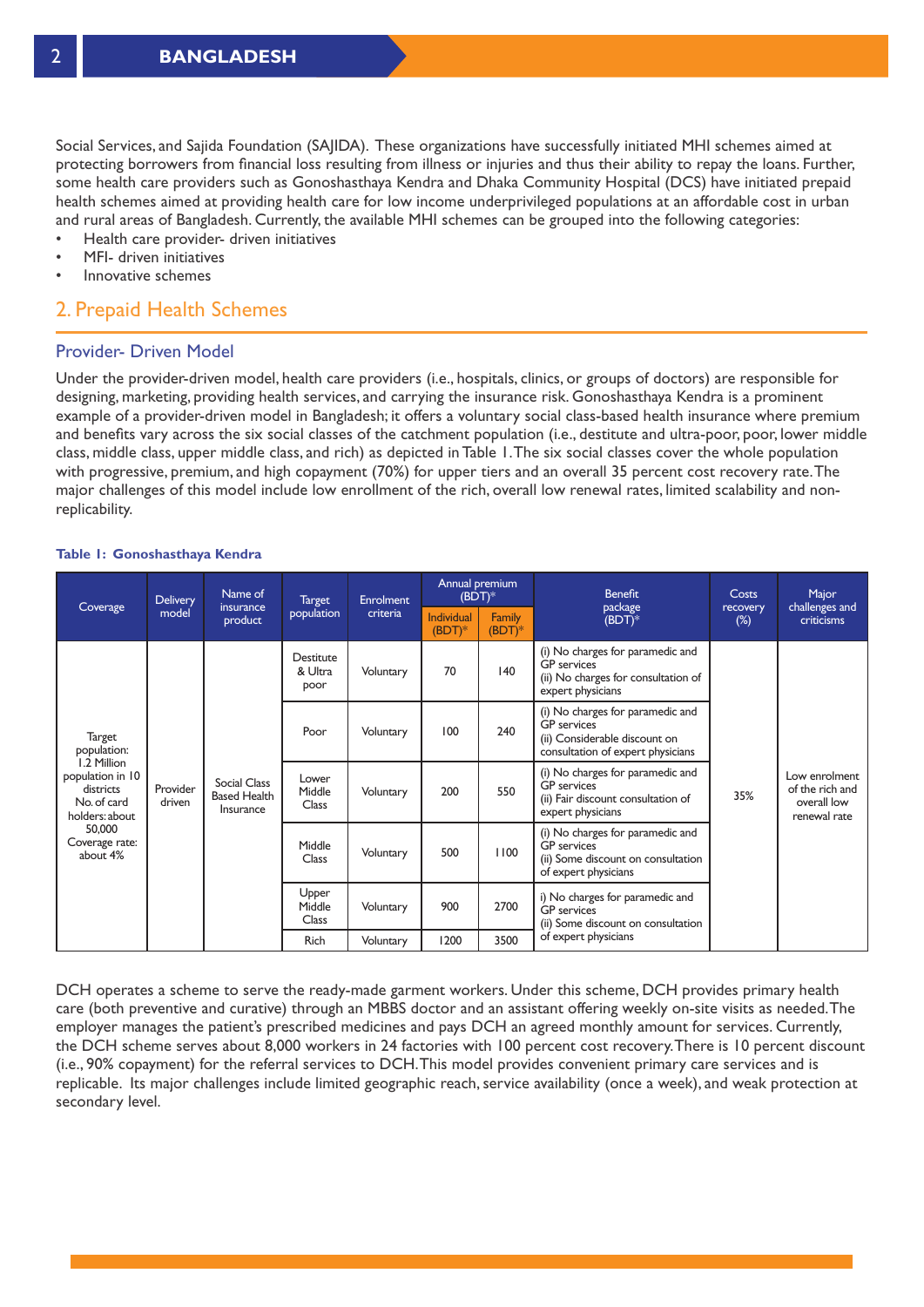#### MFI- Driven Model

A number of MFIs including Grameen Bank (through Grameen Kalyan (GrK)), BRAC, and Society for Social Services initiated voluntary MHI in the late 1990s and early 2000 to protect their borrowers from financial loss due to income/ productivity loss and treatment costs. However, these organizations did not achieve cost recovery and discontinued the schemes. The Bangladesh wing of International Network of Alternative Financial Institutions (INAFI) also piloted an MHI scheme. However, INAFI also discontinued the scheme after the pilot phase for the same reason.

GrK and SAJIDA are more prominent among the schemes currently offering MHI in Bangladesh (Table 2). GrK, with copayments of more than 50 percent of cost of care mainly provides basic primary health care to the beneficiaries voluntarily enrolled by its own health centers. In recent years the cost recovery rate has been 65-70 percent. The major challenges of this model include low enrolment, low renewal rate, lack of continuum of care, and services offered only at primary health centres.

SAJIDA's Nirapotta is the only example of mandatory MHI in Bangladesh. This scheme is mandatory for its microfinance and Small and Medium Enterprise (SME)members, and the premiums are paid by the borrowers as it is part of the loan payment. The premium ranges from BDT 250 to BDT 1,050, depending on the amount and tenure of the loan. There is an additional premium of BDT 100 for each supplementary loan. SAJIDA reimburses up to BDT 4,000 of health expenses and runs two hospitals. The insured in-hospital catchment areas have the opportunity to seek health care from these hospitals up to BDT 4,000. However, given the price of health care in the market, the coverage is not adequate and the insured pays a large amount of the medical expenses.<sup>3</sup> It is well recognised that the 'reimbursement system' is not a form of prepayment as the insured must pay first. To provide financial protection cashless or low co-payments are preferred to reimbursement scheme. SAJIDA has achieved the breakeven in recent years (with part of operation subsidized by microfinance surplus).

| Name of the<br>scheme and/<br>organization      | <b>Delivery</b><br>model | Name of<br>insurance<br>product | Target<br>population                                                        | <b>Enrolment</b><br>criteria | Annual<br>premium<br>$(BDT)*$                                              | <b>Benefit</b><br>package<br>$(BDT)*$                                      | Costs<br>recovery (%) | <b>Health</b><br>care<br>providers                         | Major<br>challenges and criticisms                                                                                                                       |
|-------------------------------------------------|--------------------------|---------------------------------|-----------------------------------------------------------------------------|------------------------------|----------------------------------------------------------------------------|----------------------------------------------------------------------------|-----------------------|------------------------------------------------------------|----------------------------------------------------------------------------------------------------------------------------------------------------------|
| SAJIDA<br>130,000 in<br>10 districts            | MFI<br>initiated         | Nirapotta                       | SAIIDA's<br>microfinance<br><b>borrowers</b><br>and SME<br><b>borrowers</b> | Compulsory                   | 250 - 1050<br>based on<br>amount of<br>loan                                | Reimbursement<br>: 500-4000                                                | Break even            | <b>SAJIDA</b><br>Hospital<br>and any<br>other<br>hospitals | Errors in claim<br>settlement and delay<br>in claim settlement<br>for operating both<br>microfinance and<br>microinsurance with the<br>same set of staff |
| Grameen<br>Kalyan<br>Card<br>holders:<br>15,868 | MFI<br>initiated         | Basic primary<br>care           | Rural people                                                                | Voluntary                    | $(i)$ 200 for<br>Grameen<br>microcredit<br>member<br>(ii) 300 for<br>other | $10 - 70%$<br>discount on<br>various services<br>Referral benefit:<br>2000 |                       | Grameen<br>Kalyan's<br>own health<br>centres               | Low renewal and lack of<br>continuum of care                                                                                                             |

#### **Table 2: Microfinance Institution - Driven Model**

#### Innovative schemes

In addition to the provider-driven and MFI-driven models, some research organizations and development agency have initiated a variety of innovative health insurance schemes. Among them, the Niramoy scheme, piloted by Institute of Microfinance (InM), had a wide benefit package including outpatient care and surgical and non-surgical inpatient care offering a 20 percent copayment on drugs. The scheme also contracted with an Apex insurance company, a medical college hospital, and reputed pharmaceutical companies. The Niramoy scheme had anticipated the inclusion of 3,000 households for its breakeven. However, the scheme folded when it was only able to enroll 190 households.

Another innovative scheme, *Amader Shastho* targeted a remote population of Cox's Bazar. Icddr,b carried out this scheme which achieved a reduction in some out-of-pocket expenses for outpatient and inpatients from 66 percent to 50 percent respectively. Like some MHI schemes, it also established partnerships and referrals with local partner hospitals. Other MHI pilots with different target groups included BRAC Health Security Program; Developing Inclusive Insurance Sector Project by Palli Karma-Sahayak Foundation (PKSF) partners; Ayesha Abed Foundation Health Security Scheme (AAF-HSS). Currently, only AAF-HSS is on-going with others collapsing after the piloting phase due to low enrolment, low renewal due to lack of awareness, and negative perception about insurance.

<sup>3</sup> The average costs of an inpatient episode is about BDT 8000 (USD 103) (Source: InM-GDIC pilot scheme 2013-2014)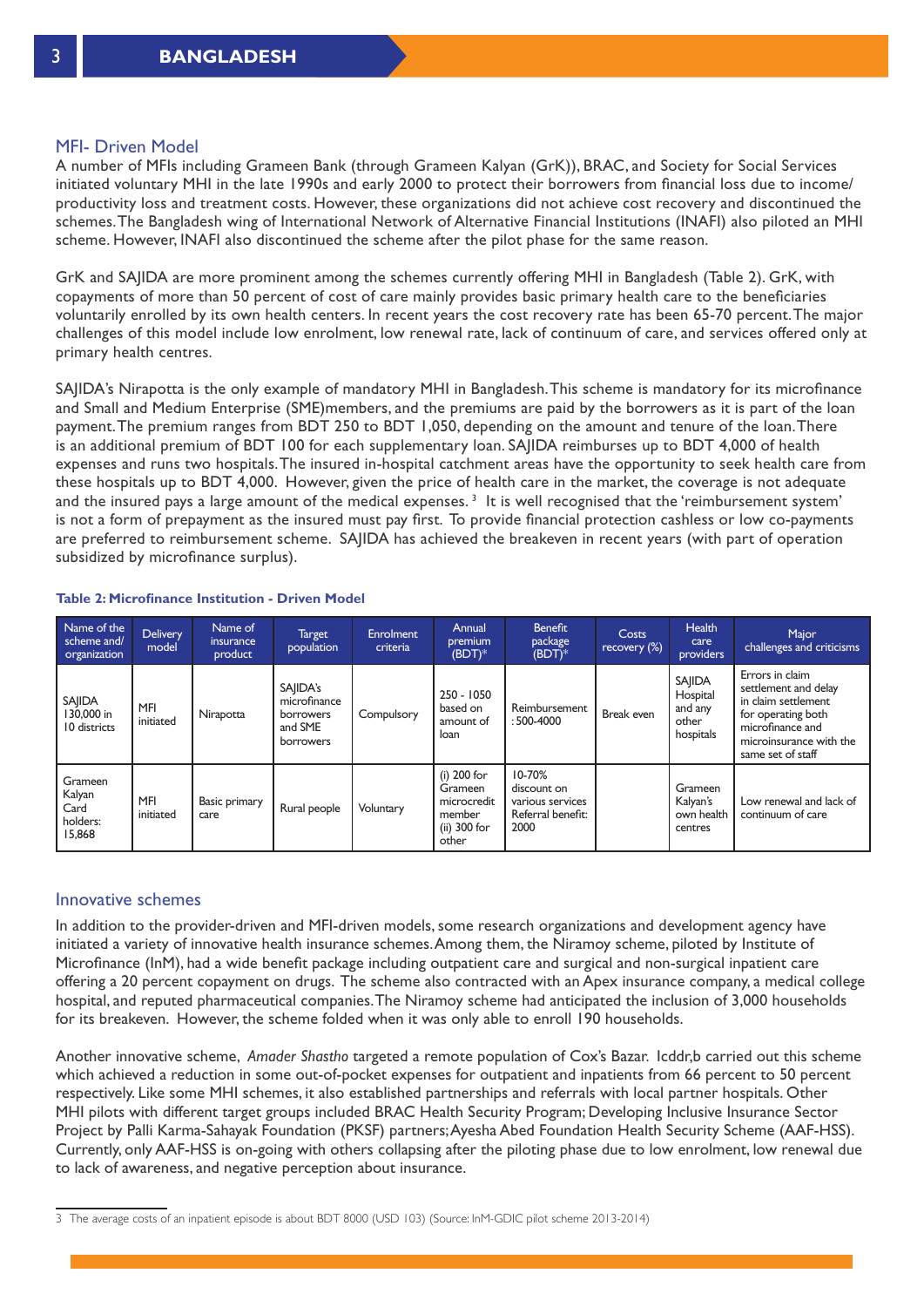The Diabetic Association of Bangladesh (BADAS) also piloted a health insurance scheme for the garment workers funded by Swiss Agency for Development and Cooperation. The scheme was operated by National Health Network (NHN), New Asia Group (NAG), and United Insurance Company (UIC). The hospitals under NHN were the health care providers, NAG was the employer of the garments workers insured under the scheme, and UIC was the risk carrier.



**Figure 1: SNV's Insurance Model for Readymade Garment workers**

The *Shasthyo Suroksha Karmasuchi* (SSK). Health Economics Unit (HEU), Ministry of Health and Family Welfare (MOHFW) launched this model at Kalihati upazilas in Tangail District in March 2016 to extending health care services to households below the poverty line in alignment with the Bangladesh Health Care Financing Strategy 2012-32. The scheme was recently expanded to two other upazilas (Modhupur and Ghatail) in the district. The Government of Bangladesh fully subsidizes the premium per household per year (BDT 1,000). This premium entitles each household to offer healthcare services worth BDT 50,000 per year for 50 different disease categories of in-patient services. SSK pays for drugs, diagnostics, supplies, and referral transport costs. Upazilas Health Complex is the health service provider and the district hospital is the referral hospital.

# 3. Challenges in Prepaid Health Schemes in Bangladesh

The challenges faced by prepaid health schemes in Bangladesh are illustrated below: Demand side:

- Lack of knowledge and negative perception of insurance in the country as a whole. Bangladesh is lacking an insurance culture and the lack of knowledge makes the population warry of insurance. Previous poor experience with insurance, poor coverage, difficulty in getting insurance to pay, slow payments, has added to the negative perception of insurance
- Unattractive benefit packages: the packages cover little or require a high copayment providing little financial protection.
- Low demand for MHI (i.e., low enrolment and low renewal) resulting from the two above elements.

#### Supply side:

• The lack of reliable quality providers has led some micro insurance providers to set up their own health facilities which restricts the scalability and replicability.

#### Provider side:

- Lack of extensive provider networks: there are no provider network that offer services nationwide.
- Lack of qualified medical staff for providing services for 24/7 in most of the private hospitals. The lack of 24/7 service makes the providers, and the insurance scheme affiliated with them, less attractive.
- MIS and accounting system are not compatible with the regular submission of claims in proper format. Insurance requires data in a format that is not routinely kept by the providers

#### Regulatory:

• The government's MRA Rules 2010, Clause 16 (2) mentions that microcredit activities also include insurance services. However, Clause 8(1) of Insurance Act 2010 National Insurance Policy 2014, says that if any MFI or non-governmental organization wants to protect its clients by any insurance, it needs to have a contract with a registered insurance company under IDRA.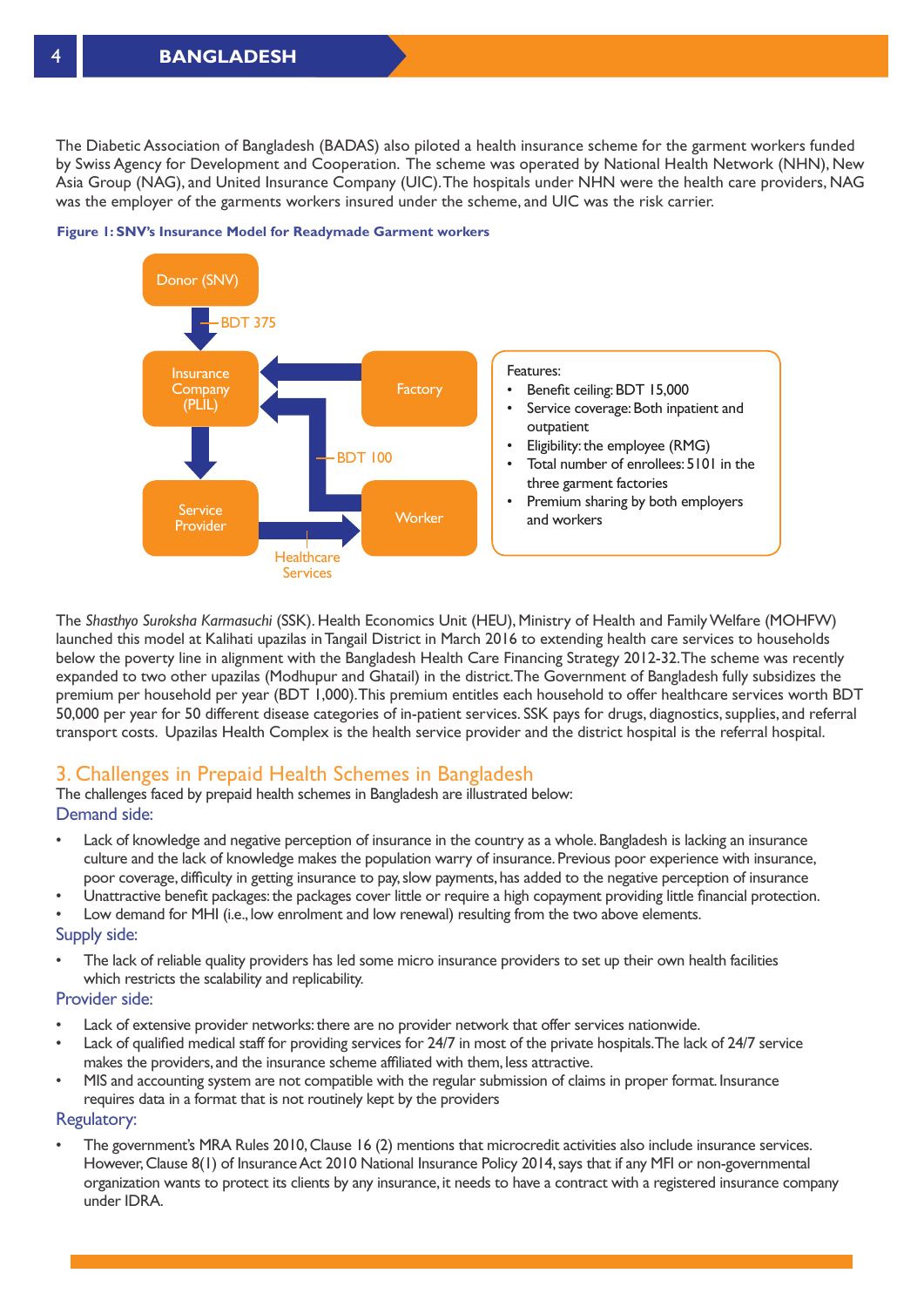#### **Figure 2: Challenges in prepaid health schemes in Bangladesh**



# 4. Conclusion

MFI institutions have not yet been able to leverage their size and skills to offer MHI in Bangladesh, as they have in India. Currently, Bangladesh does not have an insurance culture and the population's lack of trust in insurance institutions is high. Additionally, there is a lack of insurance knowledge and skills micro lending institution. Existing schemes offer unattractive benefit packages, high co-payments, and poor claim settlement; refusal or slow payments, partial reimbursements. Fraud. Finally, the lack of network of health providers means coverage is local and with weak referral linkages (no continuum of care).

Large scale voluntary schemes in the informal sector have not been successful in other developing countries. Where informal economy workers have been covered at scale, the schemes have been subsidized as part of a larger national insurance program. It is impractical to initiate a compulsory scheme without having a large group. Although there are about 40 million microfinance members in Bangladesh, the government, through an appropriate regulatory authority, is needed to exploit this potential.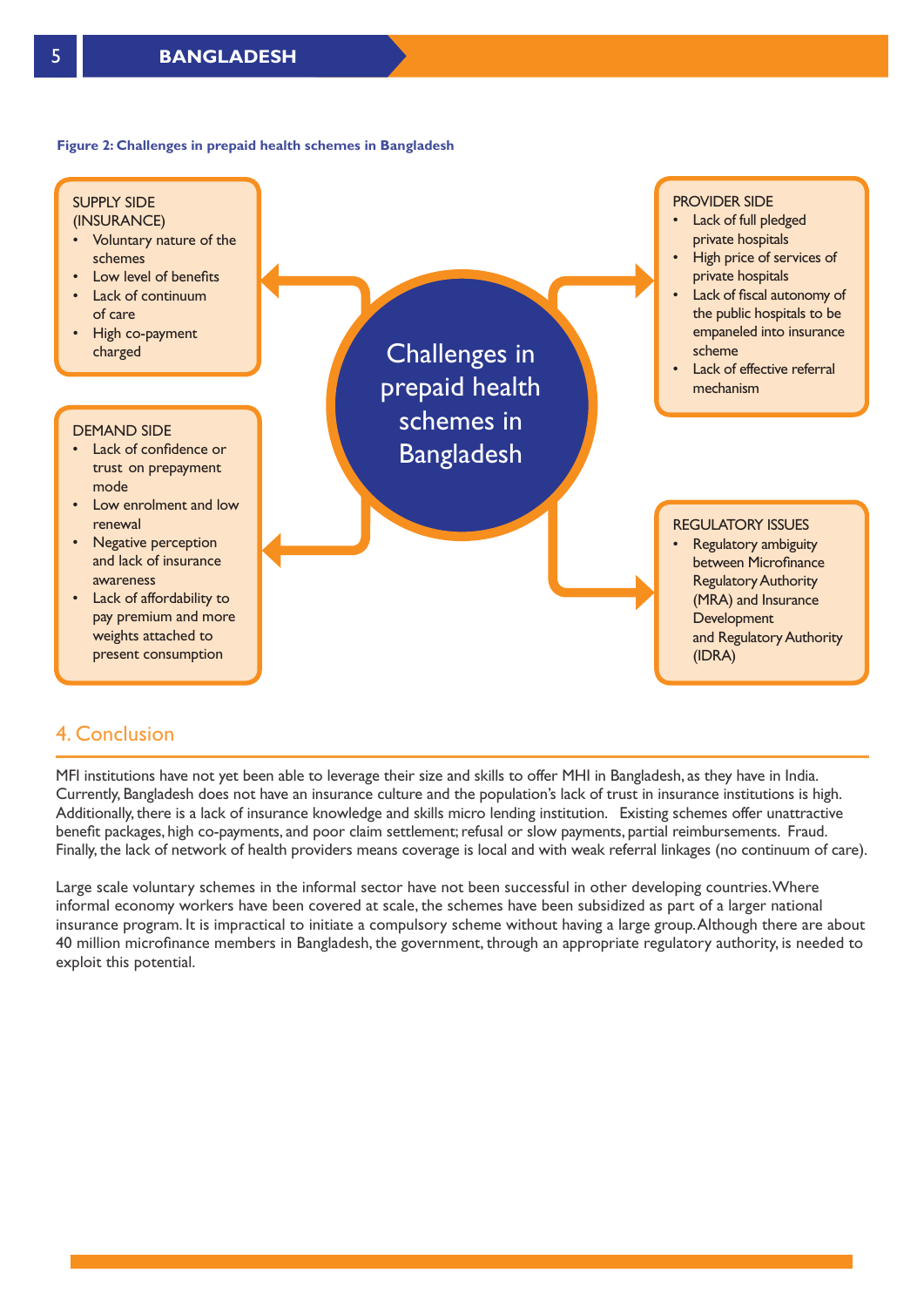#### **Table 3: Summary of the prepaid health schemes in Bangladesh**

| Name of the<br>scheme and/<br>Organization | <b>Delivery</b><br>model | Name of<br>insurance<br>product                         | <b>Target</b><br>population                                                | <b>Enrolment</b><br>criteria                                                           | Annual premium<br>$(BDT)*$                                              |                     | Benefit<br>package<br>$(BDT)*$                                                                                                                                   | Costs<br>recovery<br>$(\%)$ | Health care<br>providers                  | Population<br>and<br>geographical<br>coverage                                                                            | Major<br>challenges<br>and<br>criticisms                                                                                                                                   |
|--------------------------------------------|--------------------------|---------------------------------------------------------|----------------------------------------------------------------------------|----------------------------------------------------------------------------------------|-------------------------------------------------------------------------|---------------------|------------------------------------------------------------------------------------------------------------------------------------------------------------------|-----------------------------|-------------------------------------------|--------------------------------------------------------------------------------------------------------------------------|----------------------------------------------------------------------------------------------------------------------------------------------------------------------------|
| Dhaka<br>Community<br>Hospital<br>(DCH)    | Provider<br>driven       | Industrial<br>Health<br>Program                         | Garment<br>workers                                                         | Compulsory,<br>but free, for all<br>workers in the<br>selected<br>garment<br>factories | Lump sum<br>payment by<br>employers<br>based<br>on capitation<br>method |                     | (i) Preventive care<br>(ii) Free consultation<br>services<br>(iii) Free medical<br>checkup once a year<br>(iv) 10% discount<br>referral and/or<br>inpatient care | 100%                        | <b>DHC</b>                                | About 8000<br>employees<br>in $24$<br>factories                                                                          | Very high<br>copayments<br>for inpatient<br>and referral<br>services                                                                                                       |
|                                            |                          |                                                         |                                                                            |                                                                                        | Individual<br>$(BDT)*$                                                  | Family<br>$(BDT)^*$ | (i) No charges for<br>paramedic and GP                                                                                                                           |                             |                                           |                                                                                                                          |                                                                                                                                                                            |
| Gonoshasthaya<br>Kendra                    | Provider<br>driven       | <b>Social Class</b><br><b>Based Health</b><br>Insurance | Destitute &<br>Ultra poor                                                  | Voluntary                                                                              | 70                                                                      | 140                 | services<br>(ii) No charges for<br>consultation of expert<br>physicians                                                                                          | 35%                         | GK health<br>centers and<br>hospitals     | Target<br>population:<br>1.2 Million<br>population<br>$in$ 10<br>districts<br>No. of card<br>holders:<br>about<br>50,000 | Low<br>enrolment<br>of the<br>rich and<br>overall low<br>renewal rate                                                                                                      |
|                                            |                          |                                                         | Poor                                                                       | Voluntary                                                                              | 100                                                                     | 240                 | (i) No charges for<br>paramedic and GP<br>services<br>(ii) No charges for<br>consultation of expert<br>physicians                                                |                             |                                           |                                                                                                                          |                                                                                                                                                                            |
|                                            |                          |                                                         | Lower Middle<br>class                                                      | Voluntary                                                                              | 200                                                                     | 550                 | (i) No charges for<br>paramedic and GP<br>services<br>(ii) No charges for<br>consultation of expert<br>physicians                                                |                             |                                           |                                                                                                                          |                                                                                                                                                                            |
|                                            |                          |                                                         | Middle class                                                               | Voluntary                                                                              | 500                                                                     | 1100                | (i) No charges for<br>paramedic and GP<br>services<br>(ii) considerable<br>discount on<br>consultation of expert<br>physicians                                   |                             |                                           |                                                                                                                          |                                                                                                                                                                            |
|                                            |                          |                                                         | Upper middle<br>class                                                      | Voluntary                                                                              | 900                                                                     | 2700                | (i) No charges for<br>paramedic and GP<br>services<br>(ii) Some discount on<br>consultation of expert<br>physicians                                              |                             |                                           |                                                                                                                          |                                                                                                                                                                            |
|                                            |                          |                                                         | Rich                                                                       | Voluntary                                                                              | 1200                                                                    | 3200                | (i) No charges for<br>paramedic and GP<br>services<br>(ii) Some discount on<br>consultation of expert<br>physicians                                              |                             |                                           |                                                                                                                          |                                                                                                                                                                            |
| <b>BADAS</b>                               | Provider<br>driven       | Outpatient<br>and<br>Inpatient                          | The lowest<br>salary groups<br>of some<br>selected<br>garment<br>factories | Compulsory                                                                             | 487 per worker<br>which is paid by the<br>employer                      |                     | Maximum<br>annual 15000<br>per worker                                                                                                                            | Below<br>breakeven          | National<br>Health<br>Network             | 8000<br>workers<br>of seven<br>garment<br>factories of<br>New Asia<br>Group                                              | High claim<br>rate and<br>potential loss                                                                                                                                   |
| Sajida<br>Foundation                       | MFI initiated            | Nirapotta                                               | Sajida's<br>microfinance<br>borrowers<br>and SME<br>borrowers              | Compulsory                                                                             | 250 - 1050 based on<br>amount of loan                                   |                     | Reimbursement: 500-<br>4000 per episode                                                                                                                          | Break even                  | Hospital<br>of Sajida<br>Foundation       | 130,000 in<br>10 districts                                                                                               | Errors in<br>claim<br>settlement and<br>delay in<br>claim<br>settlement<br>for operating<br>both<br>microfinance<br>and<br>microinsurance<br>with the same<br>set of staff |
| Grameen<br>Kalyan                          | MFI initiated            | <b>Basic primary</b><br>care                            | Rural people                                                               | Voluntary                                                                              | (i) 200 for Grameen<br>microcredit member<br>(ii) 300 for other         |                     | 10-70%<br>discount on<br>various services<br>Referral benefit: 2000<br>annually                                                                                  |                             | Grameen<br>Kalyan's own<br>health centres | Card<br>holders:<br>15,868                                                                                               | Low renewal<br>and lack of<br>continuum of<br>care                                                                                                                         |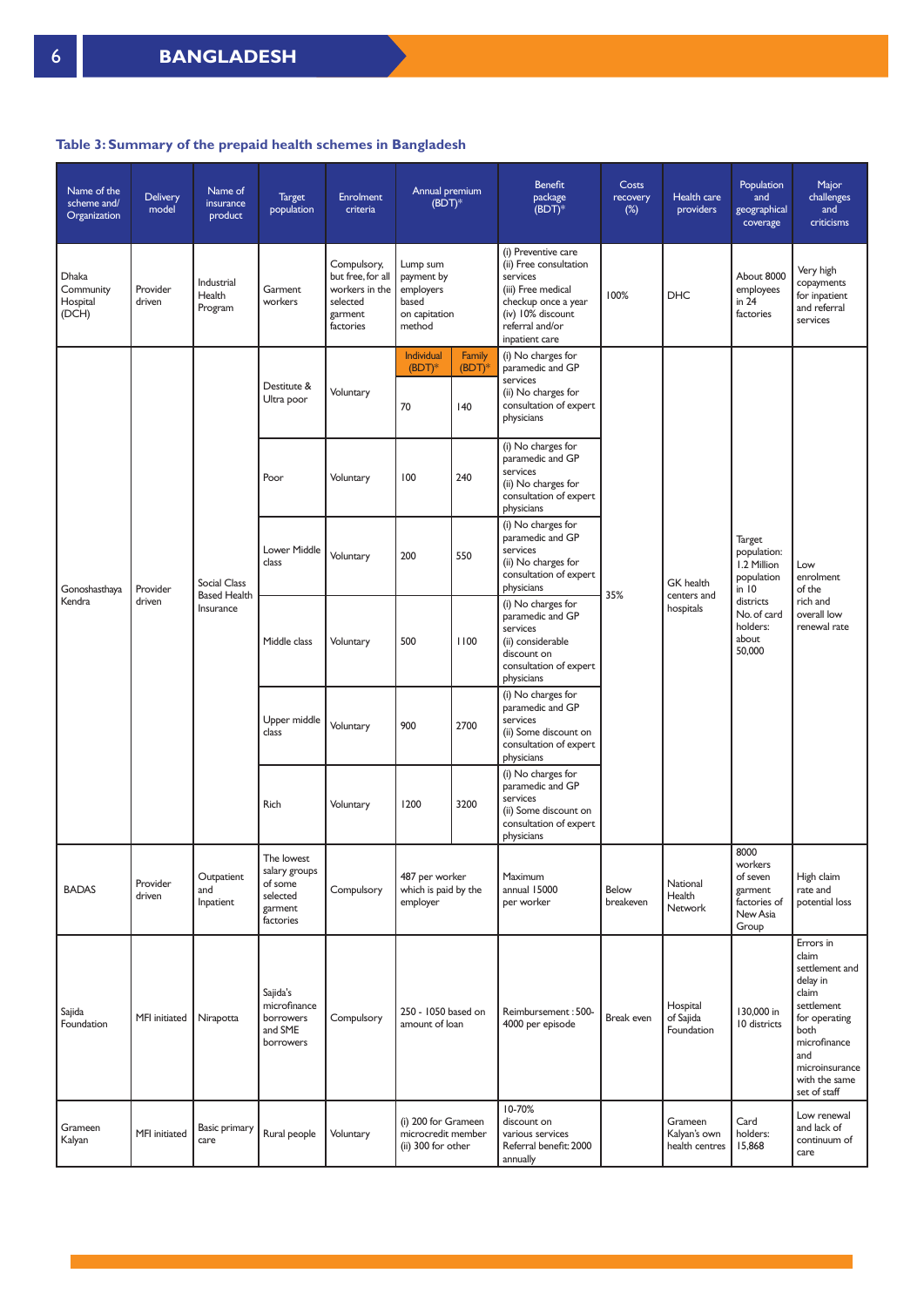| Name of the<br>scheme and/<br>Organization                                                     | <b>Delivery</b><br>model                                                                                       | Name of<br>insurance<br>product           | <b>Target</b><br>population | <b>Enrolment</b><br>criteria | Annual premium<br>$(BDT)*$ | <b>Benefit</b><br>package<br>$(BDT)*$                                                                           | Costs<br>recovery<br>$(\%)$ | Health care<br>providers                                                             | Population<br>and<br>geographical<br>coverage                                                              | Major<br>challenges<br>and<br>criticisms |
|------------------------------------------------------------------------------------------------|----------------------------------------------------------------------------------------------------------------|-------------------------------------------|-----------------------------|------------------------------|----------------------------|-----------------------------------------------------------------------------------------------------------------|-----------------------------|--------------------------------------------------------------------------------------|------------------------------------------------------------------------------------------------------------|------------------------------------------|
| Amader<br>Shasthya<br>(ICDDR,B)                                                                | Community<br>based                                                                                             | Outpatient                                | Rural people                | Voluntary                    | 500 per household          | Maximum<br>annual 30,000<br>per household                                                                       |                             | Outpatient<br>care by<br>community<br>run health<br>centre with<br>assistance        |                                                                                                            | Low                                      |
|                                                                                                |                                                                                                                | Inpatient                                 |                             |                              | 1200 per household         | Maximum<br>annual 54000<br>per household                                                                        |                             | of icddr.b:<br>referral and<br>inpatient by<br>empanelled<br>local hospitals         | 10,000                                                                                                     | renewal rate                             |
| <b>DIISP</b>                                                                                   | <b>MFI</b> initiated                                                                                           | Inpatient                                 | Rural people                | Voluntary                    | 250                        | 200 to 400<br>per day is given as<br>cash benefit for a<br>maximum of 30 days,<br>excluding the<br>first day    | Generated<br>surplus        | Paramedic<br>services by<br>MFIs and<br>inpatient care<br>by empanelled<br>hospitals | 33.771<br>members of<br>40 MFIs                                                                            | Low<br>enrolment                         |
| Niramoy<br>(Institute of<br>Microfinance<br>and Green<br>Delta<br>Insurance<br>Company<br>Ltd) | loint<br>initiative of<br>MFIs and<br>Insurance<br>company<br>with the<br>assistance<br>of some<br>researchers | Outpatient,<br>inpatient and<br>maternity | Microfinance<br>members     | Voluntary                    | 380 per individual         | No charges excluding<br>medicine and<br>injectable. There<br>is 20% copayment<br>on medicine and<br>injectable. | Loss<br>incurred            | Community<br><b>Based Medical</b><br>College<br>Hospital,<br>Mymensing               | Target: 3000<br>households<br>or 15000<br>people<br>Card<br>holders: 200<br>household<br>or 1000<br>people | Low<br>enrolment                         |

## 5. References

Peterson, Lauren, Alison Comfort, Edun Omasanjuwa, Kelley Ambrose, and Laurel Hatt. September 2015. Extending Health Insurance Coverage to Urban Informal Sector Workers in Lagos, Nigeria. Bethesda, MD: Health Finance & Governance Project, Abt Associates Inc.

Syed M Ahsan, M.A. Baqui Khalily, Syed Hamid, Shubhasish Barua, Suborna Barua, The Microinsurance Market in Bangladesh: An Analytical Overview, Bangladesh Development **Studies** 

Vol. XXXVI, March 2013, No. 1

Rupalee Ruchismita, Saurabh Sharma. Exploring Viability in Primary care Insurance: A study of CARE Hospital Foundation's Innovative Experiment in India, ILO Microinsurance innovation facility Research Paper No. 40, May 2014.

Meredith Kimball, Caroline Phily, Amanda Folsom, Gina Lagomarsino, Jeanna Holtz. Leveraging Health Micro Insurance to Promote Universal Health Coverage, ILO Microinsurance innovation Facility Research Paper No. 23, August 2013.

Jeanna Holtz. Health Micro Health Insurance: Insights from India, Presentation, ILO Microinsurance innovation Facility, 31 January 2014

Mosleh U Ahmed, Syed Khairul Islam, Md. Abul Quashem, and Nabil Ahmed. Health Microinsurance A Comparative Study of Three Examples in Bangladesh. CGAP Working Group on Microinsurance Good and Bad Practices, Case Study No. 13, September 2013

Werner Soors, Narayanan Devadasan, Varatharajan Durairaj and Bart Criel. Community Health Insurance and Universal Coverage: Multiple Paths, Many Rivers to Cross. World Health Report (2010) Background paper No. 48